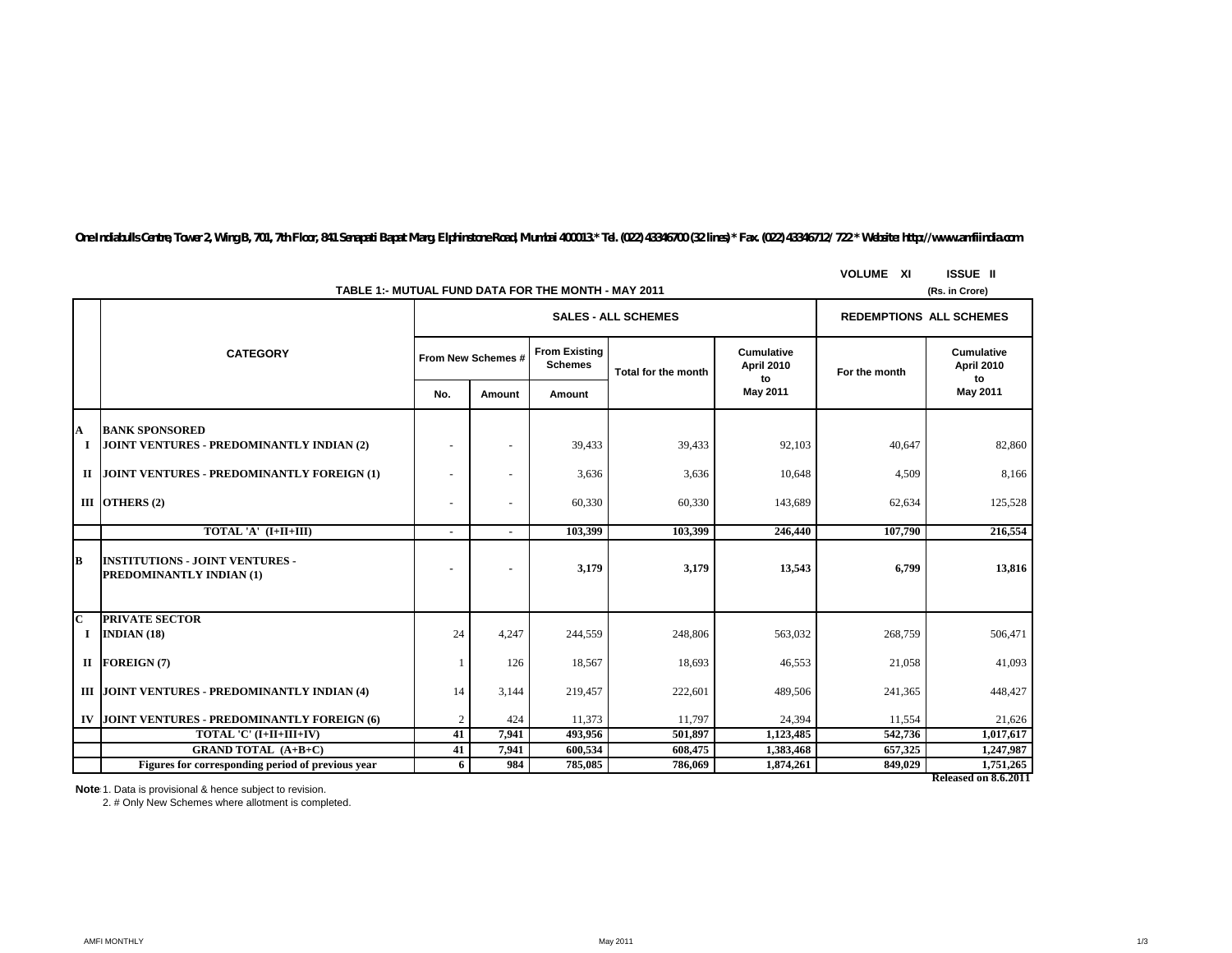#### **TABLE 2:- SALES DURING THE MONTH OF MAY 2011 - TYPE AND CATEGORY WISE 2.1 \*NEW SCHEMES LAUNCHED (ALLOTMENT COMPLETED)**

|                                                    |                      | Open End |                      | <b>Close End</b> |                          | <b>Interval Fund</b> |                      | <b>TOTAL</b> |  |
|----------------------------------------------------|----------------------|----------|----------------------|------------------|--------------------------|----------------------|----------------------|--------------|--|
|                                                    | <b>No.of Schemes</b> | Amount   | <b>No.of Schemes</b> | Amount           | <b>No.of Schemes</b>     | Amount               | <b>No.of Schemes</b> | Amount       |  |
| <b>INCOME</b>                                      |                      |          | 37                   | 7,416            | $\overline{\phantom{a}}$ |                      | 38                   | 7,443        |  |
| <b>IEQUITY</b>                                     |                      | 134      |                      |                  |                          |                      |                      | 134          |  |
| <b>BALANCED</b>                                    |                      |          |                      |                  |                          |                      |                      |              |  |
| <b>LIQUID/MONEY MARKET</b>                         |                      |          |                      |                  |                          |                      |                      |              |  |
| <b>IGILT</b>                                       |                      |          |                      |                  |                          |                      |                      |              |  |
| <b>IELSS - EQUITY</b>                              |                      |          |                      |                  |                          |                      |                      |              |  |
| <b>GOLD ETF</b>                                    |                      | 51       |                      |                  |                          |                      |                      | 51 I         |  |
| <b>OTHER ETFS</b>                                  |                      |          |                      |                  |                          |                      |                      |              |  |
| <b>IFUND OF FUNDS INVESTING</b><br><b>OVERSEAS</b> |                      | 313      |                      |                  | $\overline{\phantom{a}}$ |                      |                      | 313          |  |
| <b>TOTAL</b>                                       |                      | 525      | 37                   | 7,416            |                          |                      |                      | 7,941        |  |

#### **\*NEW SCHEMES LAUNCHED :**

| <b>OPEN END INCOME:</b>                                     | <b>ICICI Prudential MIP 5</b>                                                                                                                                                                                                                                                                                                                                                                                                                                                                                                                                                                                                                                                                                                                                                                                                                                                                             |
|-------------------------------------------------------------|-----------------------------------------------------------------------------------------------------------------------------------------------------------------------------------------------------------------------------------------------------------------------------------------------------------------------------------------------------------------------------------------------------------------------------------------------------------------------------------------------------------------------------------------------------------------------------------------------------------------------------------------------------------------------------------------------------------------------------------------------------------------------------------------------------------------------------------------------------------------------------------------------------------|
| <b>OPEN END EQUITY:</b>                                     | <b>Sundaram Equity Plus</b>                                                                                                                                                                                                                                                                                                                                                                                                                                                                                                                                                                                                                                                                                                                                                                                                                                                                               |
| <b>OPEN END GOLD ETF:</b>                                   | Birla Sun Life Gold ETF                                                                                                                                                                                                                                                                                                                                                                                                                                                                                                                                                                                                                                                                                                                                                                                                                                                                                   |
| <b>OPEN END FUND OF FUNDS</b><br><b>INVESTING OVERSEAS:</b> | <b>HSBC Brazil Fund</b>                                                                                                                                                                                                                                                                                                                                                                                                                                                                                                                                                                                                                                                                                                                                                                                                                                                                                   |
| <b>ICLOSE END INCOME:</b>                                   | Birla Sun Life FTP Series DA and Series DB. Short Term FMP Series 14: DSP BlackRock FMP 3M - Series 35 and Series 36. 12M - Series 19 and Series 20: DWS<br>Fixed Term Fund Series 82; HDFC FMP 92D May 2011 (1) Series XVIII, 370D May 2011 (1) Series XVIII; ICICI Prudential FMP Series 55 - 1 Year Plan G, Series 56 - 1<br>Year Plan F, Series 57 - 1 Year Plan A; IDFC FMP 200 DS1 and DS 2; Kotak FMP Series 45, Series 46 and Series 47; L & T FMP III (April 370D A) and (May 90 D A); $\mid$<br>Principal Pnb FMP - 91 Days - Series XXIX; Reliance Dual Advantage Fixed Tenure Fund I - Plan K, Reliance Fixed Horizon Fund - XVIII - Series 11 and Series 12,<br>XIX - Series 4 and Series 19; Religare FMP Series VII Plan C (369 Days), Plan D (92 Days) and Plan E (180 Days); Sundaram FTP - AT, AU and BB; Tata FMP Series<br>33 Scheme A and Scheme B. Series 34 Scheme B and Scheme C. |

### **2.2 EXISTING SCHEMES**

|                                                    | Open End             |         | <b>Close End</b>     |        | <b>Interval Fund</b> |        | <b>TOTAL</b>         |         |
|----------------------------------------------------|----------------------|---------|----------------------|--------|----------------------|--------|----------------------|---------|
|                                                    | <b>No.of Schemes</b> | Amount  | <b>No.of Schemes</b> | Amount | <b>No.of Schemes</b> | Amount | <b>No.of Schemes</b> | Amount  |
| <b>INCOME</b>                                      | 213                  | 68,099  | 285                  | 784،   | 33                   | 2,154  | 531                  | 72,037  |
| <b>IEQUITY</b>                                     | 307                  | 5,683   |                      |        | -                    |        | 314                  | 5,683   |
| <b>BALANCED</b>                                    | 31                   | 516     |                      |        |                      |        | 32                   | 516     |
| <b>LIQUID/MONEY MARKET</b>                         | 52                   | 520,947 |                      |        |                      | -      | 52                   | 520,947 |
| <b>IGILT</b>                                       | 38                   | 293     |                      | -      | ۰                    | -      | 38                   | 293     |
| <b>IELSS - EQUITY</b>                              | 36                   | 171     | 12                   | -      | ۰                    | -      | 48                   | 171     |
| <b>IGOLD ETF</b>                                   | 10                   | 570     |                      |        |                      |        | <b>10</b>            | 570     |
| <b>OTHER ETFS</b>                                  | 18                   | 226     |                      |        | ۰                    | -      | 18 <sup>1</sup>      | 226     |
| <b>IFUND OF FUNDS INVESTING</b><br><b>OVERSEAS</b> | 16                   | 91      |                      | -      | -                    | $\,$   | 16                   | 91      |
| <b>TOTAL</b>                                       | 721                  | 596,596 | 305                  | 1,784  | 33                   | 2,154  | 1059                 | 600,534 |

Notes:The change in number of existing schemes is because of the maturity and reclassification of some of the existing schemes.

^ Amount mobilised by new plans launched under existing scheme.

|                                                   | Open End             |         | <b>Close End</b> |        | <b>Interval Fund</b> |        | <b>TOTAL</b>         |         |
|---------------------------------------------------|----------------------|---------|------------------|--------|----------------------|--------|----------------------|---------|
|                                                   | <b>No.of Schemes</b> | Amount  | No.of Schemes    | Amount | <b>No.of Schemes</b> | Amount | <b>No.of Schemes</b> | Amount  |
| <b>INCOME</b>                                     | 214                  | 68,126  | 322              | 9,200  | 33                   | 2,154  | 569                  | 79,480  |
| <b>EQUITY</b>                                     | 308                  | 5,817   |                  |        |                      |        | 315                  | 5,817   |
| <b>BALANCED</b>                                   | 31                   | 516     |                  |        |                      |        | 32                   | 516     |
| <b>LIQUID/MONEY MARKET</b>                        | 52                   | 520,947 |                  |        |                      |        | 52                   | 520,947 |
| <b>GILT</b>                                       | 38                   | 293     |                  |        |                      |        | 38                   | 293     |
| <b>IELSS - EQUITY</b>                             | 36                   | 171     | 12               |        |                      |        | 48                   | 171     |
| <b>GOLD ETF</b>                                   |                      | 621     |                  |        |                      |        |                      | 621     |
| <b>OTHER ETFS</b>                                 | 18                   | 226     |                  |        |                      |        | 18                   | 226     |
| <b>FUND OF FUNDS INVESTING</b><br><b>OVERSEAS</b> | 17                   | 404     |                  |        |                      |        |                      | 404     |
| <b>TOTAL</b>                                      | 725                  | 597,121 | 342              | 9,200  | 33                   | 2,154  | 1,100                | 608,475 |

### **2.3 TOTAL OF ALL SCHEMES**